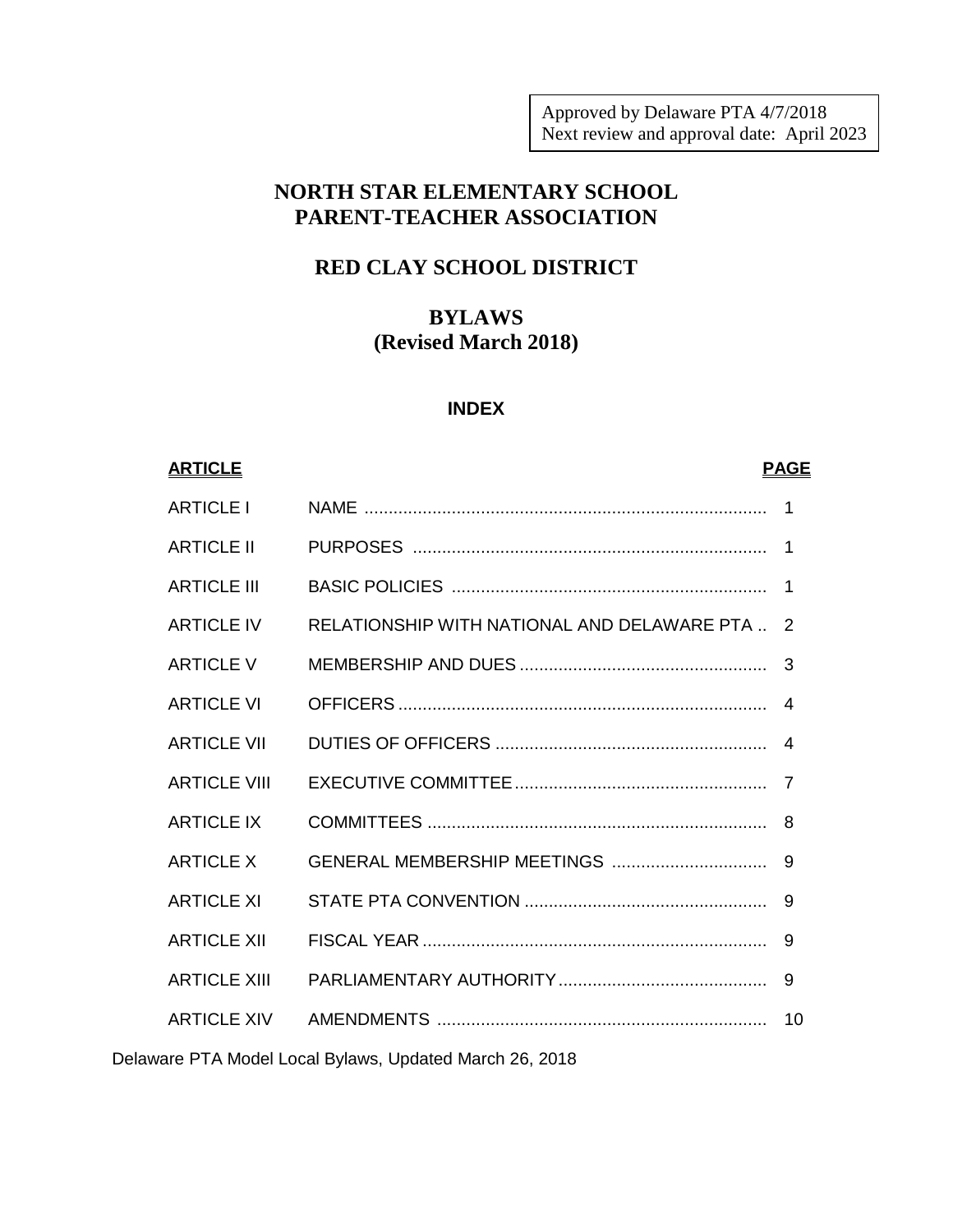# **Article I—Name**

The name of this organization is the North Star Elementary Parents and Teacher Association (PTA), Hockessin, Delaware. It is a local PTA organized under the authority of Delaware Congress of Parents and Teachers, Inc. (Delaware PTA), a branch of National Congress of Parents and Teachers (National PTA).

# **Article II—Purposes**

**Section 1**. The purposes of the PTA are:

- a. To promote the welfare of children and youth in home, school, places of worship, and throughout the community;
- b. To raise the standards of home life;
- c. To advocate for laws that further the education, physical and mental health, welfare, and 19 safety of children and youth;
- d. To promote the collaboration and engagement of families and educators in the education of children and youth;
- e. To engage the public in united efforts to secure the physical, mental, emotional, spiritual, and social well-being of all children and youth; and
- f. To advocate for fiscal responsibility regarding public tax dollars in public education funding

**Section 2**. The purposes of the PTA are promoted through an advocacy and educational program directed toward parents, teachers, and the general public; developed through conferences, committees, projects, and programs; and governed and qualified by the basic policies set forth in Article III.

**Section 3**. The organization is organized exclusively for the charitable, scientific, literary, or educational purposes within the meaning of Section 501(c) (3) of the Internal Revenue Code or corresponding section of any future federal tax code (hereinafter referred to as "Internal Revenue Code").

# **Article III—Basic Policies**

The following are basic policies of the North Star Elementary PTA:

- a. The organization shall be noncommercial, nonsectarian, and nonpartisan.
- b. The association shall work with the schools and community to provide quality education for all children and youth, and shall seek to participate in the decision-making process.
- c. The organization or members in their official capacities shall not, directly or indirectly, participate or intervene (in any way, including the publishing or distributing of statements) in any political campaign on behalf of, or in opposition to, any candidate for public office; or devote more than an insubstantial part of its activities to attempting to influence legislation by propaganda or otherwise.
- d. The organization shall work with the districts and school to provide quality education for all children and youth and shall be informed and participate in the decision making process establishing education policy, recognizing the legal responsibility to make decisions has been delegated by the people to all educational and legislative authorities.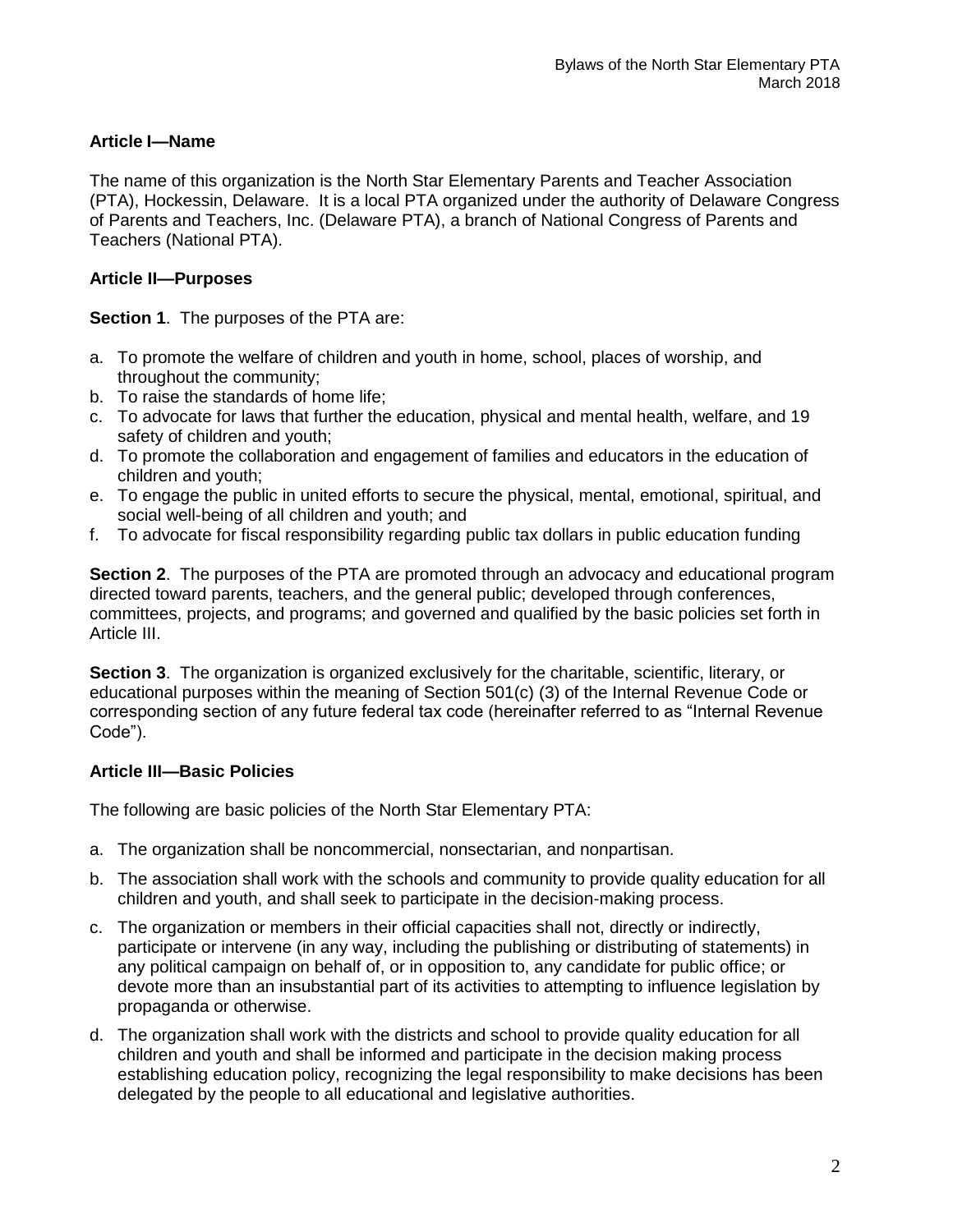- e. No part of the net earnings of the organization shall inure to the benefit of, or be distributable to its members, directors, trustees, officers, or other private individuals except that the organization shall be authorized and empowered to pay reasonable compensation for services rendered and to make payments and distributions in furtherance of the purposes set forth in Article II hereof.
- f. Notwithstanding any other provision of these articles, the organization shall not carry on any other activities not permitted to be carried on (i) by an organization exempt from federal income tax under Section 501(c) (3) of the Internal Revenue Code or (ii) by an organization, contributions to which are deductible under Section 170(c) (2) of the Internal Revenue Code.
- g. Upon the dissolution of a local unit PTA unit in Delaware, after paying or adequately providing for the debts and obligations of the unit, the remaining financial assets will be turned over to the Delaware PTA. The Delaware PTA Executive Committee will set aside the funds for possible reinstatement of the dissolving unit. If said unit is not reinstated as a PTA unit within 18 months of the date of dissolution, the Delaware PTA Executive Committee may use the funds for the benefit of the remaining PTA units in the same region that the dissolved PTA unit was located in. The dissolving PTA unit will also file a final 990 with the IRS, marked as final, and provide the state association with proof of filing. All additional assets and materials shall be turned over to the state association.

In compliance with the State of Delaware Non Profit laws, dissolving local units are required to

- Contact current accounts associated with their EIN and close them immediately. This includes accounts with other organizations such as Box Tops, General Mills, Target, Kohl's, etc. that make use of the PTA name or EIN number.
- Per IRS requirements, file a final 990-N form. Per IRS instructions, be sure to answer "YES" to the question "Has your organization terminated or gone out of business?" You must include a completed Schedule N (*Liquidation, Termination, Dissolution, or Significant Disposition of Assets*), as well as copies of your certificate of dissolution.
- The directors must file a certificate of dissolution with Delaware's Secretary of State in accordance with Section 275 of the DGCL. The certificate must state the name of the corporation, the date the dissolution was authorized, and the names and addresses of all directors. The certificate should also confirm that all members, if applicable, have agreed to the dissolution.
- The new parent group may be subject to taxation on all revenue/income unless and until they apply for their own EIN with the IRS.
- All remaining physical assets, such as equipment or supplies, will need to be turned over to the Delaware PTA, as is required by state law as directed by the Delaware PTA Uniform Bylaws for Local Units which contain specific instructions on the disbursement of any assets of a local PTA at the time it is dissolved.
- PTA® is a registered service mark of the National PTA, registration number 808987, issued May 24, 1966. This registration issued by the federal government may not be used by organizations that are not affiliated with the National Congress of Parents and Teachers or the Delaware PTA. All dissolving units must cease using the PTA name and/or logo immediately on any of organization materials or websites affiliated with the dissolving group.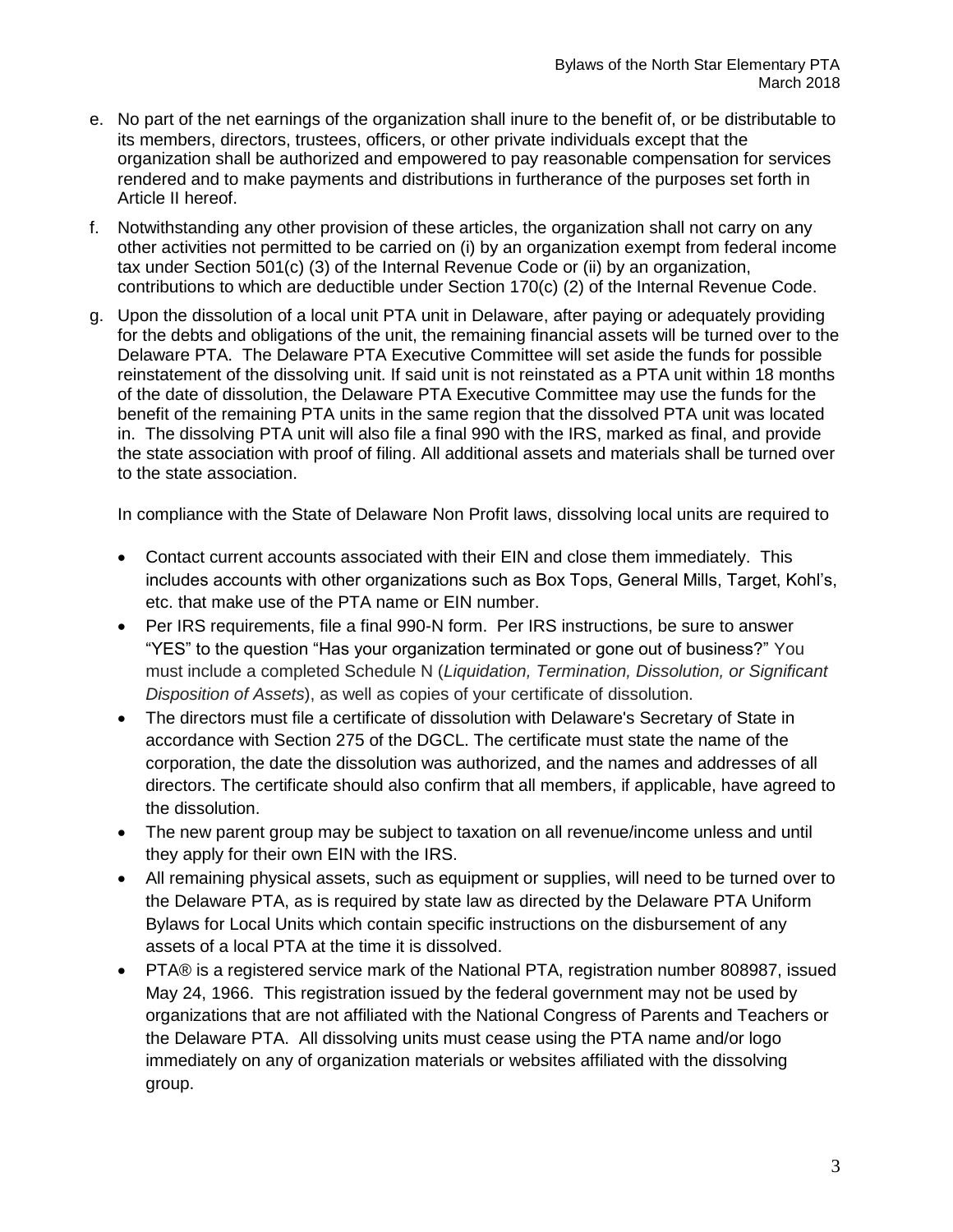h. Theft in a local unit is defined as the intentional misuse, misappropriation and/or mismanagement of local unit funds that results in personal financial gain.

Fraud is defined as the intentional misrepresentation, wrongful or criminal deception intended to result in personal or financial gain. Under- reporting membership is an example of fraud.

Upon notification, confirmation or suspicion of theft or fraud, North Star PTA shall notify Delaware PTA. Delaware PTA will provide information and guidance to ensure proper steps are taken to:

- Report theft/fraud to the local authorities
- Report theft/fraud to applicable insurance company
- Provide additional training and guidance to the local unit on treasury and other management issues.
- Upon request of the local unit, assist with PR in the school and school community
- Provide local unit with guidance on obtaining an independent audit

# **Article IV—Relationship with National PTA and Delaware PTA**

**Section 1.** This local PTA shall be organized and chartered under the authority of the Delaware PTA in the area in which this local PTA functions, in conformity with such rules and regulations, as the Delaware PTA may in its bylaws prescribe. The Delaware PTA shall issue to this local PTA an appropriate charter evidencing the due organization and good standing of this local PTA. **(State may establish their own "good standing" policy)**

A local PTA in good standing is one that

- a. Adheres to the purposes and basic policies of the PTA;
- b. Remits the state and national portion of the dues through the Delaware PTA by scheduled deadlines;
- c. Reports officers and contact information by deadline set and advertised by Delaware PTA;
- d. Annually files a copy of the IRS reporting form; audit report, final budget for the most recently completed school year, and a copy of the annual financial report to the Delaware PTA;
- e. Local unit officers participate in training offered by Delaware PTA or Councils;
- f. Sends delegates to the Delaware Annual Convention;
- g. Has bylaws approved every five (5) years;
- h. In order to be in good standings, a local unit must give Delaware PTA the power of attorney (IRS form 8821) to speak on their behalf to IRS; and
- i. Meets other criteria as may be prescribed by the Delaware PTA.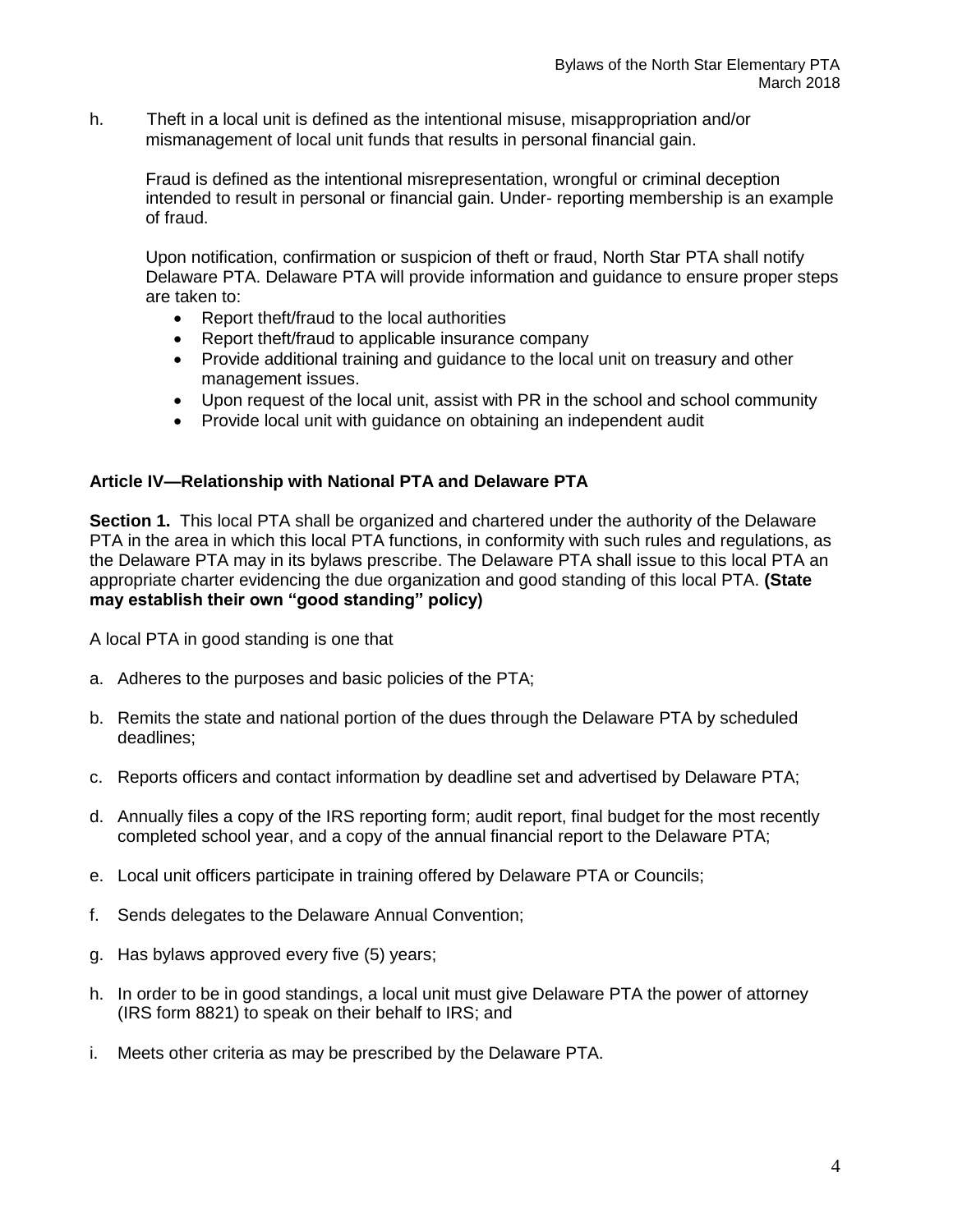**Section 2.** This local PTA shall adopt such bylaws for the government of the organization as may be approved by the Delaware PTA. Such bylaws shall not be in conflict with National PTA Bylaws or the bylaws of Delaware PTA.

**Section 3.** Bylaws of this local PTA shall include an article on amendments.

**Section 4.** Bylaws of this local PTA shall include a provision establishing a quorum.

**Section 5.** Each officer or executive committee member of this local PTA shall be a member of this local PTA.

**Section 6.** The bylaws of this local PTA shall prohibit voting by proxy.

**Section 7.** Only members of this local PTA who have paid dues for the current membership year may participate in the business of this local PTA.

**Section 8.** The charter of this local PTA shall be subject to withdrawal and the status of such organization as a local PTA shall be subject to termination, in the manner and under the circumstances provided in the bylaws of the Delaware PTA and Article III Section g of the local unit bylaws.

#### **Article V—Membership and Dues**

**Section 1.** Every individual who is a member of this local PTA is, by virtue of that fact, a member of the National PTA and of the Delaware PTA by which this local PTA is chartered, and is entitled to all the benefits of such membership.

**Section 2.** Each member of this local PTA shall pay annual dues to said organization. The amount of such annual dues shall include the portion payable to the Delaware PTA and the portion payable to National PTA.

**Section 3.** This local PTA shall conduct an annual enrollment of members but may admit individuals to membership at any time.

**Section 4.** The PTA membership year shall be from July 1<sup>st</sup> through June 30<sup>th</sup>

#### **Article VI—Officers**

**Section 1.** The elected officers of this local PTA shall be a president, vice president, secretary, and treasurer.

**Section 2.** Officers shall be elected in the month of May.

**Section 3.** The vote shall be conducted by ballot and a majority vote shall elect. When there is only one candidate for any office that election may be held by voice vote.

**Section 4.** The following provisions shall govern the eligibility of individuals to be officers of the North Star Elementary PTA:

a. Each officer shall be a member of this local PTA.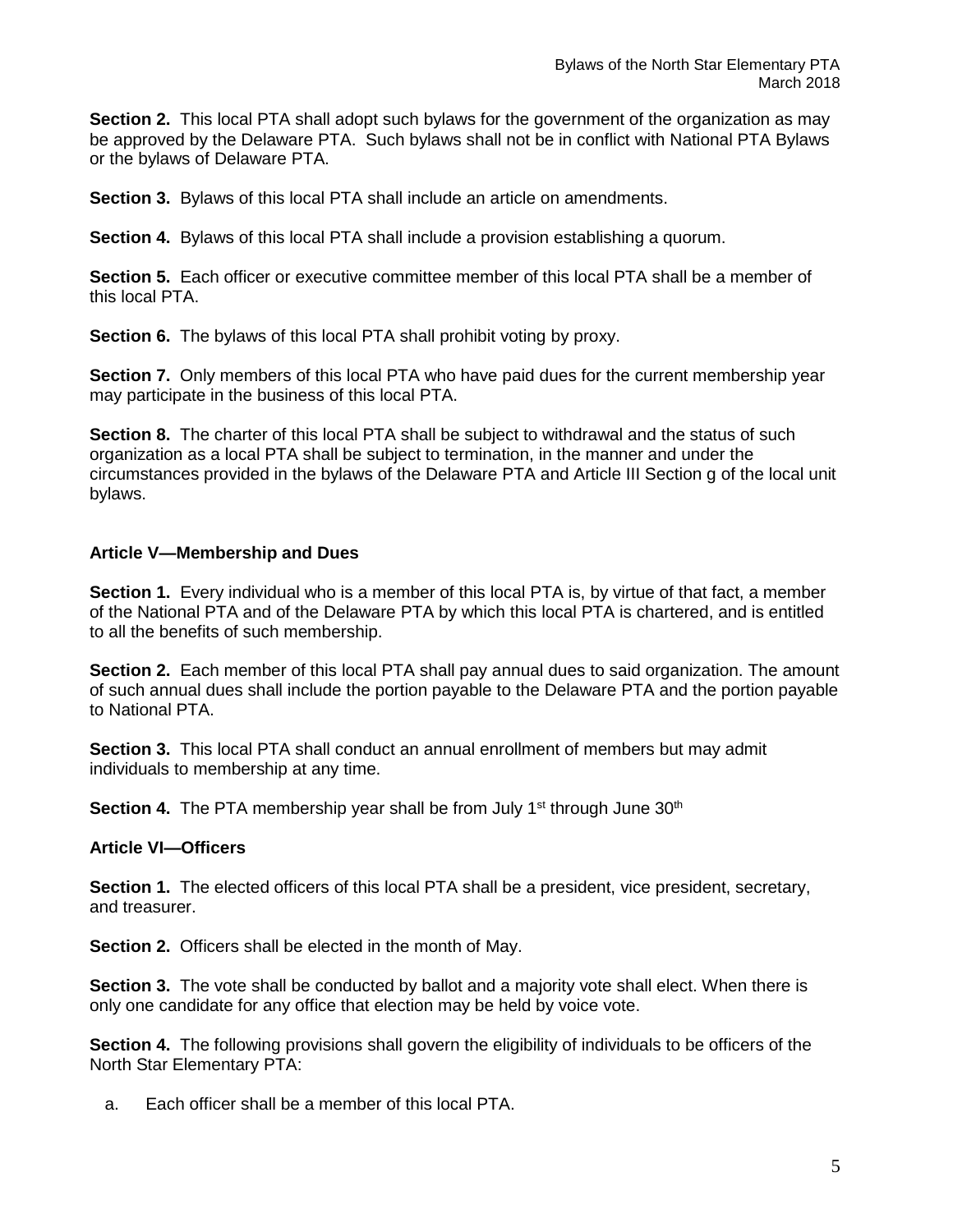b. The following provisions shall govern the eligibility of individuals to be officers of the North Star PTA: No officer may be eligible to serve more than two (2) consecutive terms in the same office, (refer to Article VI – Section 5 for length of terms). EXCEPTION: An individual may be elected to a third term only if no new candidates are available for a position, despite all efforts to seek and name new individuals to the ballot through the date of May elections.

**Section 5.** Officers shall assume their official duties on the first day of the new fiscal year July 1, in which they are elected and shall serve for a term of two (2) year or until their successors are elected. Open elections for all positions must be held at the end of every term (ie, every two years).

**Section 6.** A vacancy occurring in the office of president shall be filled for the remainder of the unexpired term by the vice president. A vacancy in any office other than president shall be filled by a majority vote of the executive committee.

**Section 7.** There shall be a nominating committee composed of three (3) members who shall be elected by this local PTA at a regular general membership meeting at least one (1) month prior to the election of officers, as outlined in Article VI, Section 2.

- a. The committee shall elect its chair.
- b. The nominating committee shall nominate an eligible person for each office to be filled and report its nominees at the regular general membership meeting in May, at which time additional nominations may be made from the floor.
- c. Only those individuals who are current members of this local PTA and who have signified their consent to serve if elected shall be nominated for, or elected to, such office.

## **Article VII—Duties of Officers**

**Section 1.** The president shall:

- a. Preside at all meetings of this local PTA;
- b. Serve as an ex officio member of all committees except the nominating committee;
- c. Coordinate the work of the officers and committees of this local PTA in order that the purposes may be promoted;
- d. Perform such other duties as may be provided for by these bylaws, prescribed by the parliamentary authority, or directed by the executive committee.
- e. Attend DPTA board of managers' meetings, or appoint a representative to attend.
- f. Serve a two (2) year term as president or until a successor is elected.
- g. Act as a PTA liaison to the school administration.

**Section 2.** The vice president shall: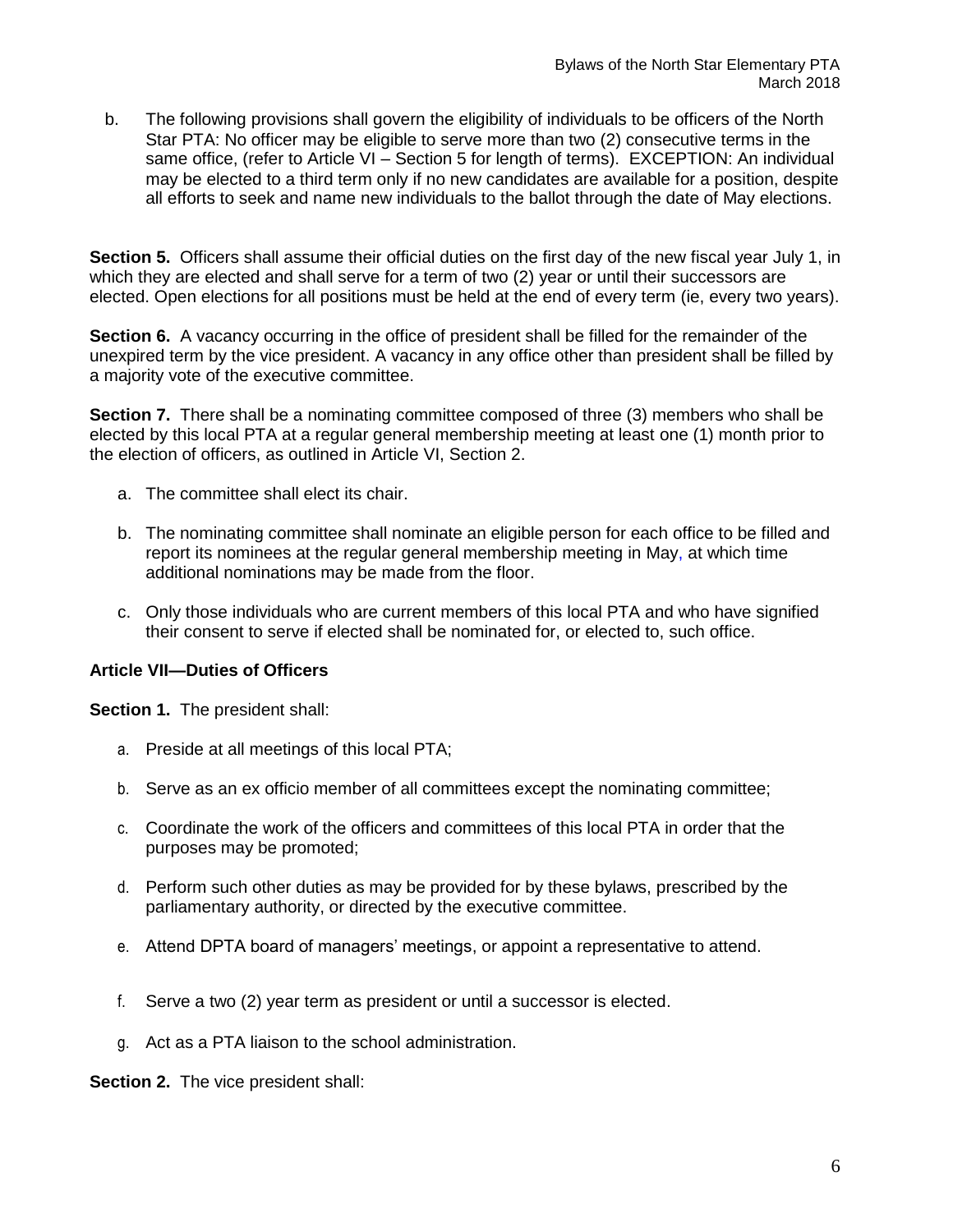- a. Act as aide to the president;
- b. In their designated order perform the duties of the president in the president's absence or inability to serve;
- c. Perform such other duties as may be provided for by these bylaws, prescribed by the parliamentary authority, or directed by the president, or the executive committee.
- d. Serve a two (2) year term as vice president. Upon completing the term of vice presidency, he/she may choose to run for the position of president, and must be added to the ballot to be voted on by the membership during open elections.

**Section 3.** The secretary shall:

- a. Record the minutes of all meetings of the North Star Elementary PTA;
- b. Be prepared to read the records of any previous meetings;
- c. File all records;
- d. Have a current copy of the bylaws;
- e. Maintain a membership list;
- f. Perform such other duties as may be provided for by these bylaws, prescribed by the parliamentary authority, or directed by the president, or the executive committee.
- g. Serve a two (2) year term or until a successor is elected.

**Section 4.** The treasurer shall:

- a. Collect all monies and deposit in the PTA bank account. Record deposit slip with applicable committee chair signature on deposit slip. In absence of the treasurer, the president or vice president may collect and deposit monies.
- b. Have checks and vouchers signed by two people; the treasurer and one other Executive Board member (the president if possible). Not issue any check unless accompanied by a check request that has been approved and signed by treasurer and one other Executive Board member (the president if possible). For checks made payable to the treasurer the check request and check will be approved by two other Executive Board members who are listed signatories at the bank. In the absence of the treasurer, the president assumes this responsibility. Prepare monthly treasurers report and bank reconciliations.
- c. Present the treasurers report and bank reconciliations to the Executive Board and at general membership meetings.
- d. Keep accurate records of all receipts which are to be kept in a binder as they are property of the PTA. This binder should be available for inspection/review by any Executive Board member at anytime. This binder must also be passed onto newly elected treasurer.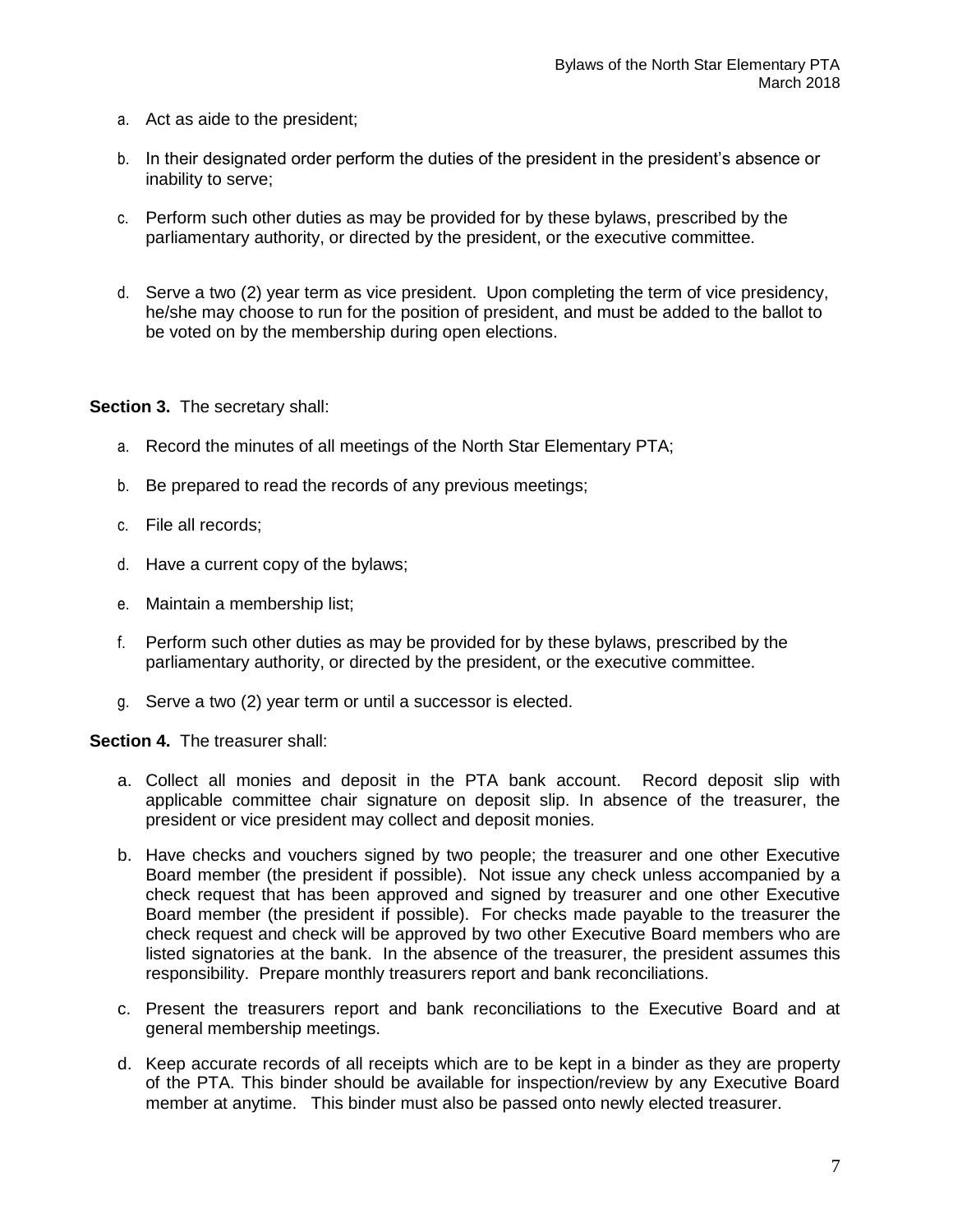- e. Submit the books annually for an audit by an auditing committee selected by the Executive Board or a licensed professional by July 31;
- f. Report the findings of the annual audit to the Executive Board and general membership.
- g. Maintain continuous and direct communication with the President and Executive Board regarding the finances of this local PTA.
- h. Working with the President, be responsible for completing and forwarding all required tax forms and insurance forms to appropriate agencies.
- i. Perform such other duties as may be provided by these by-laws, prescribed by the parliamentary authority, or directed by the President or the Executive Board.
- j. Serve a two (2) year term or until a successor is elected.

**Section 5.** The director of fundraising shall

- a. Oversee the fundraising committees;
- b. Ensure fundraising activities are reviewed, approved, coordinated, and scheduled appropriately;
- c. Report on fundraising activities at PTA meetings;

**Section 6.** The director of student services shall

- a. Oversee the activities of committees pertaining to student activities and services like school pictures, yearbook, student of the week, post office, family activities, etc.;
- b. Ensure that student related activities are reviewed, approved, coordinated and scheduled appropriately;
- c. Be the primary liaison between the student service committee chairs and the executive board;
- d. Report on student related activities via a written report at monthly PTA meetings;

**Section 7.** The director of school support shall

- a. Oversee the activities of committees pertaining to school support like library, staff appreciation, web site, news letter, opening day, playground, etc.
- b. Ensure that school support activities are reviewed, approved, coordinated and scheduled appropriately;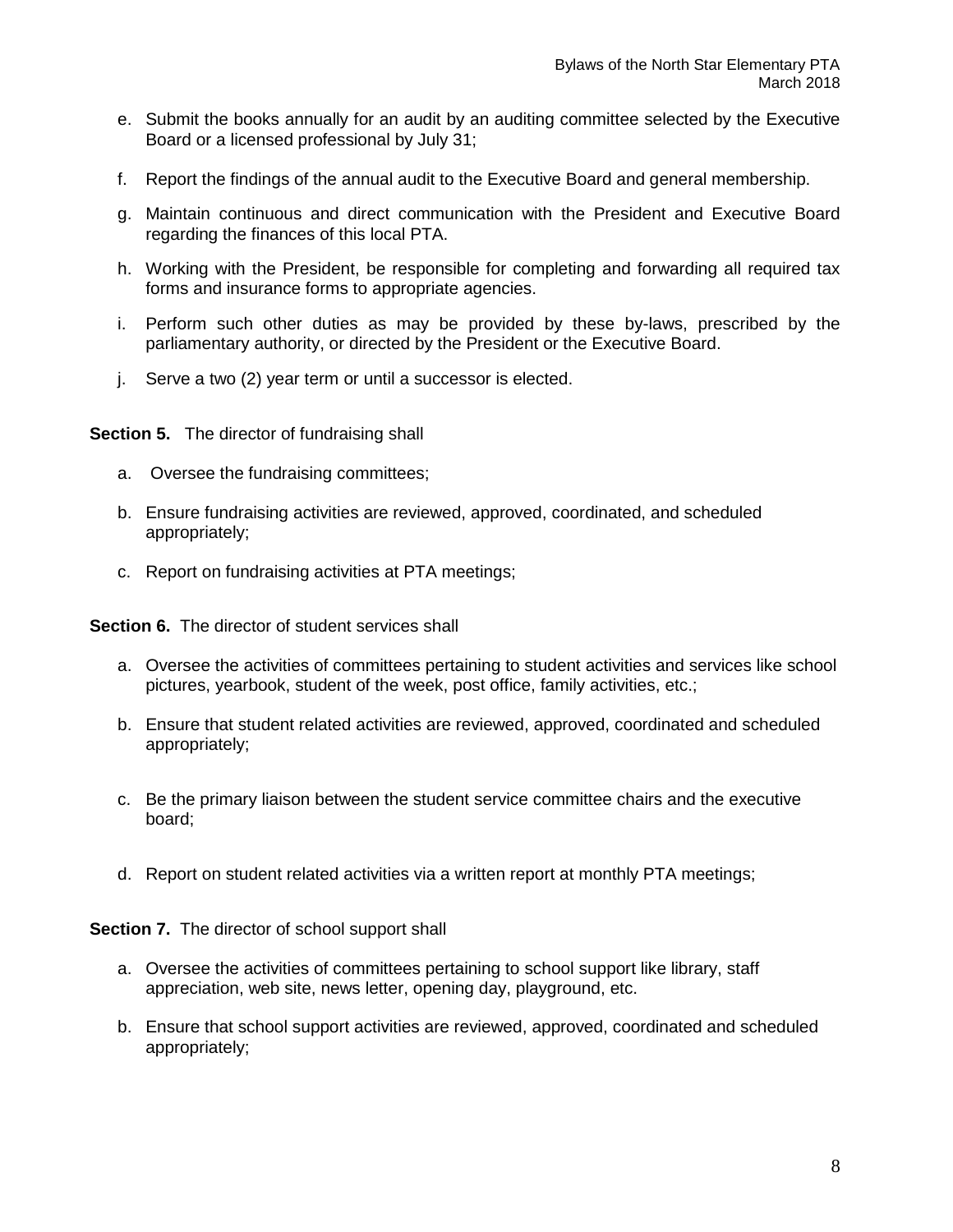- c. Be the primary liaison between the school support committee chairs and the executive board;
- d. Report on school support related activities via a written report at monthly PTA meetings;
- e. Serve a one (1) year term or until a successor is elected.

## **Article VIII—Executive Committee**

**Section 1.** The affairs of the North Star Elementary PTA shall be managed by the executive committee in the intervals between local PTA general membership meetings.

**Section 2.** Each executive committee member shall be a member of this local PTA.

**Section 3**. The members of the executive committee shall be the President, Vice President, Secretary, and Treasurer.

**Section 4.** Duties of the executive committee shall be to

- a. Carry out such business as may be referred to it by the membership of the association;
- b. Appoint standing committee chairs
- c. Approve the work of the committees
- d. Create special committees;
- e. Create a report of the regular general membership meetings of this local PTA;
- f. Select an auditor or an auditing committee to audit the treasurer's accounts;
- g. Prepare and submit an annual budget to this local PTA's general membership for adoption;
- h. Approve payment of routine bills within the limits of the approved budget;
- i. Oversee activities of established committees, any other business as it relates to PTA functions and processes.

**Section 5.** If any member of the executive committee shall at any time cease to meet the qualifications or fulfill the duties of the position, that person may be removed by resolution adopted by a majority vote of the executive committee.

**Section 6.** Regular meetings of the executive committee shall be held with the date and time to be fixed by the executive committee at its first meeting of the year.

**Section 7.** Special meetings of the executive committee may be called by the president or when requested by a majority of the members upon 5 days' written notice to each member of the executive committee.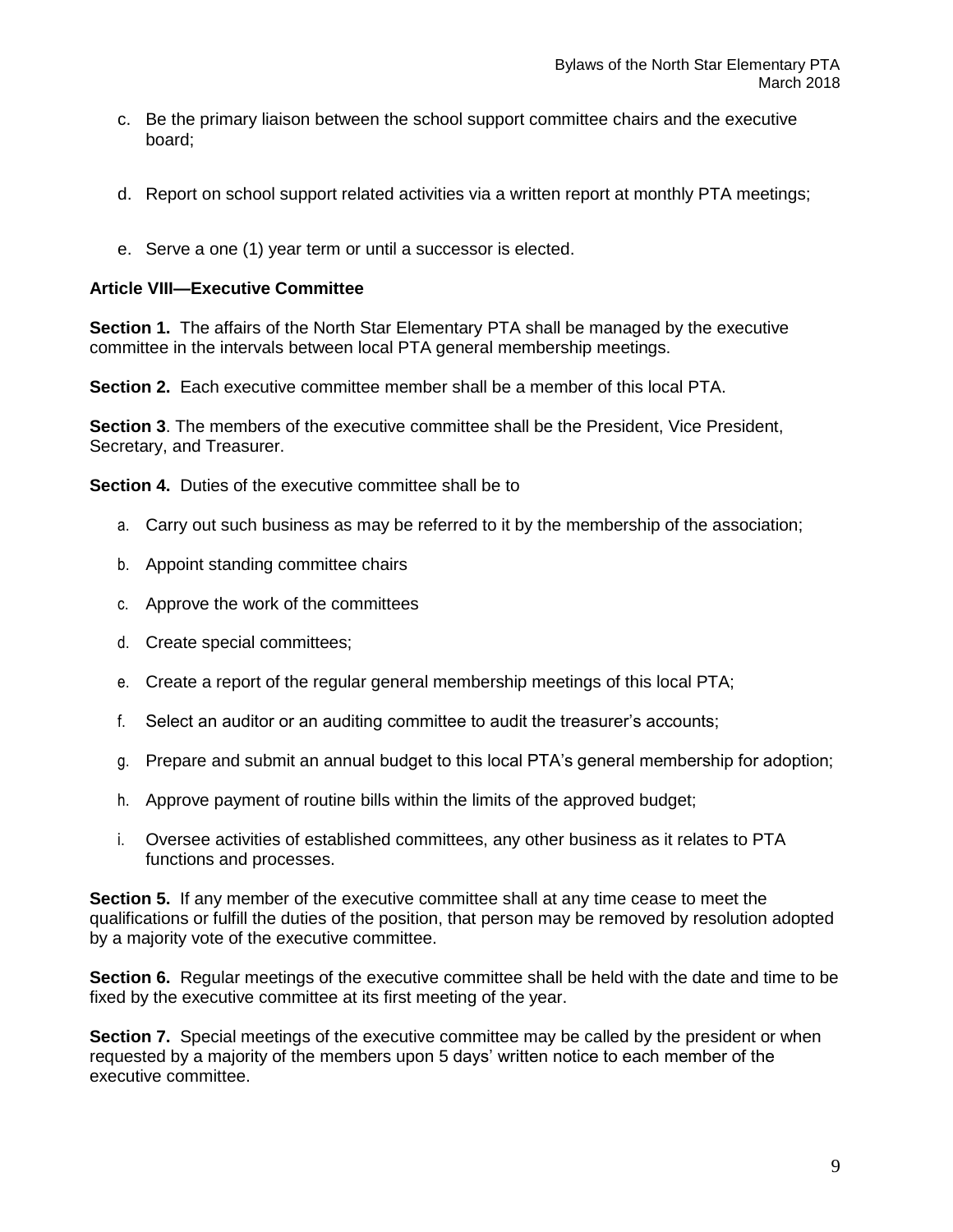**Section 8.** At all meetings of the executive committee, a majority of the members of the executive committee shall constitute a quorum for the transaction of business.

**Section 9.** Upon the expiration of the term of office or when individuals cease to hold the position that entitles them to be a member of the executive committee, they shall automatically cease to be a member of the executive committee and shall be relieved of all duties and responsibilities incident to such membership. All records, books, and other materials pertaining to the position shall be turned over to the president and all funds pertaining to the position shall be returned to the treasurer within 14 days.

# **Article IX—Committees**

**Section 1**. Only members of this local PTA shall be eligible to serve in any elective or appointive positions.

**Section 2.** The standing committees of this local PTA shall be

a. Legislative, membership, nominating and bylaws.

**Section 3.** The executive committee may create such special committees, as it may deem necessary to promote the purposes of PTA and carry on the work of this local PTA.

**Section 4.** The term of office of a committee chair shall be one (1) year or until the selection of a successor.

**Section 5.** The chair of each committee shall present a plan of work to the executive committee for approval. No committee work shall be undertaken without the consent of the executive committee.

## **Article X—General Membership Meetings**

**Section 1**. Regular meetings of this local PTA shall be held each month, unless otherwise provided by this local PTA, or the executive committee. Seven (7) days notice shall be given to the membership of any change of date.

**Section 2**. Special meetings of this local PTA may be called by the president or by a majority of the executive committee, five (5) days notice having been given.

**Section 3**. The annual meeting shall be held in September.

**Section 4.** Ten (10) members shall constitute a quorum for the transaction of business in any meeting of this local PTA.

# **Article XI—Delaware PTA Convention**

**Section 1**. This local PTA shall be represented at the annual meeting of the Delaware PTA by the president, or appointed alternate, plus one additional delegate per 20 members.

a. All representatives to the Delaware PTA convention must be members of this local PTA.